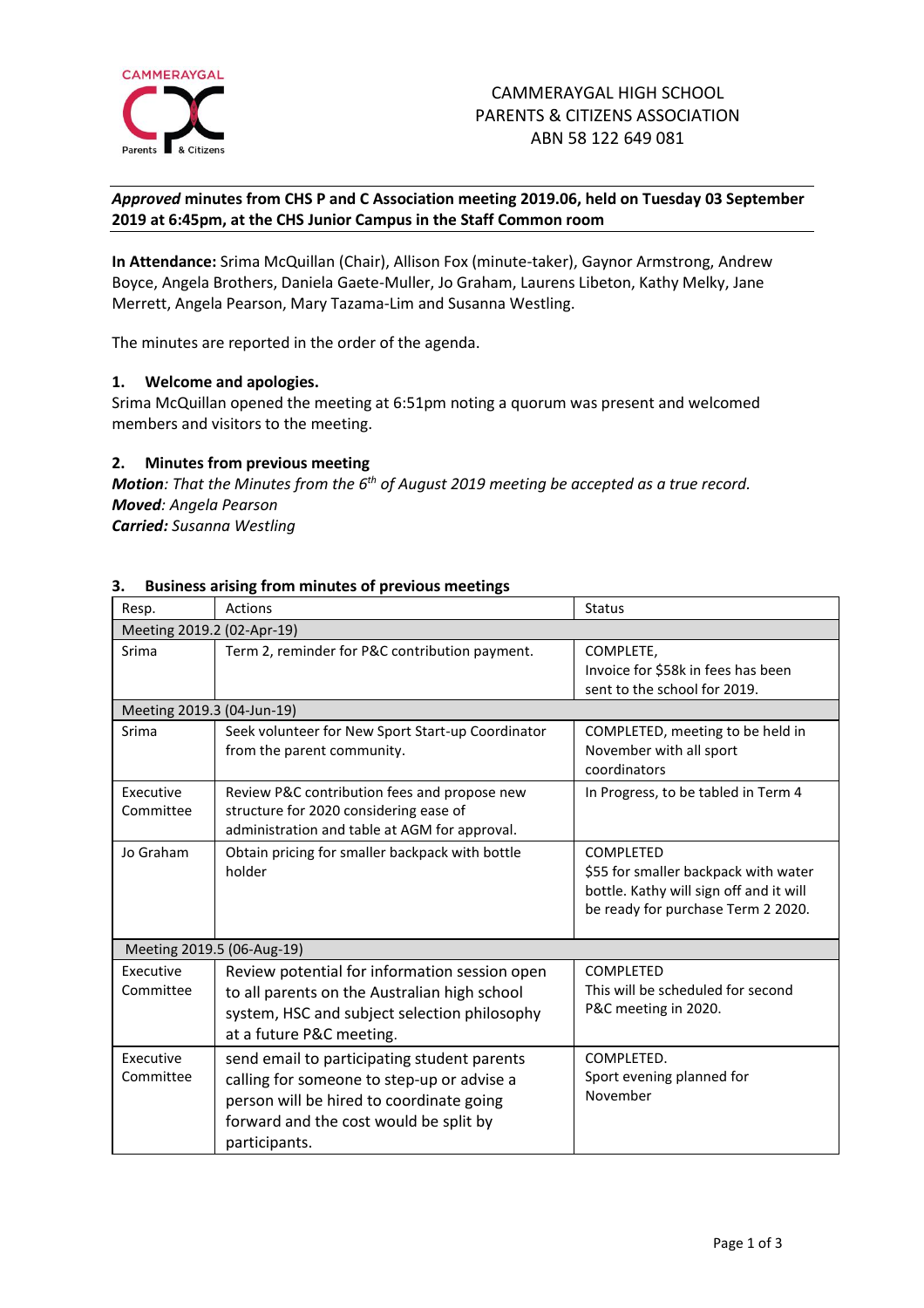

## **4. Correspondence**

- ACNC reminder to submit statements, this was completed in August.

- Parent letter raising concerns about student toilets, addressed in 5.1.

## **5. Reports**

## **5.1 Principal's Report**

Kathy Melky thanked Kerrie Tuckwell and the volunteers for the P&C for Father's Day breakfast event last week. Despite the weather, many people still attended and there was plenty of room under cover.

Kathy reported a big milestone coming up with year 11 exams scheduled in week 8 and 9. There will be no classes for year 11 during exam time.

Kathy encouraged parents to support their Year 10 children to seek out and sign up for work experience. The school provides information and some support, however students need to seek the opportunities themselves.

This Thursday night there will be a performance by the music ensemble. The last day of term will be a whole of school assembly in the newly finished hall at the senior campus. Kathy thanked the parents for their support and lobbying of the new hall. The grand opening will occur in term 4.

Kathy responded to the parent letter regarding concerns about toilets. There are a small group of children in the past who have done the wrong thing, this has been addressed. Kathy explained the strategies in place to minimise issues. The toilets on the junior campus have recently been repainted, both sites are cleaned regularly and there is an SRC project in progress for junior campus toilets.

Kathy called reported a recent DA approved for a large new aged care facility close to the senior campus. The school responded with concerns of noise, traffic, dust and safety.

*Action: Add post to facebook community regarding the DA approval for the new aged care facility near the senior campus. Ask concerns parents to raise concerns with the council.* 

#### **5.2 President's report**

Srima addressed all the outstanding actions and advised focus until next term is the annual trivia and fundraiser event scheduled in October.

#### **5.3 Treasurer's report**

Angela tabled to 2018 audited accounts and the current August accounts. Basketball and Netball had been approved for Active kids vouchers and fees were starting to come through for basketball. The P&C paid \$5k grant money to the school for noticeboards and invoiced the school for P&C fees donated by parents (\$58k) which is expected to be received before end of term.

#### **5.4 Subcommittee report**

#### Social Subcommittee

Father's Day breakfast hosted at the senior campus recorded a profit of over \$1,200. It was discussed that future years it would be better to host Father's Day and Mother's Day events at the junior campus as more junior campus parents attend.